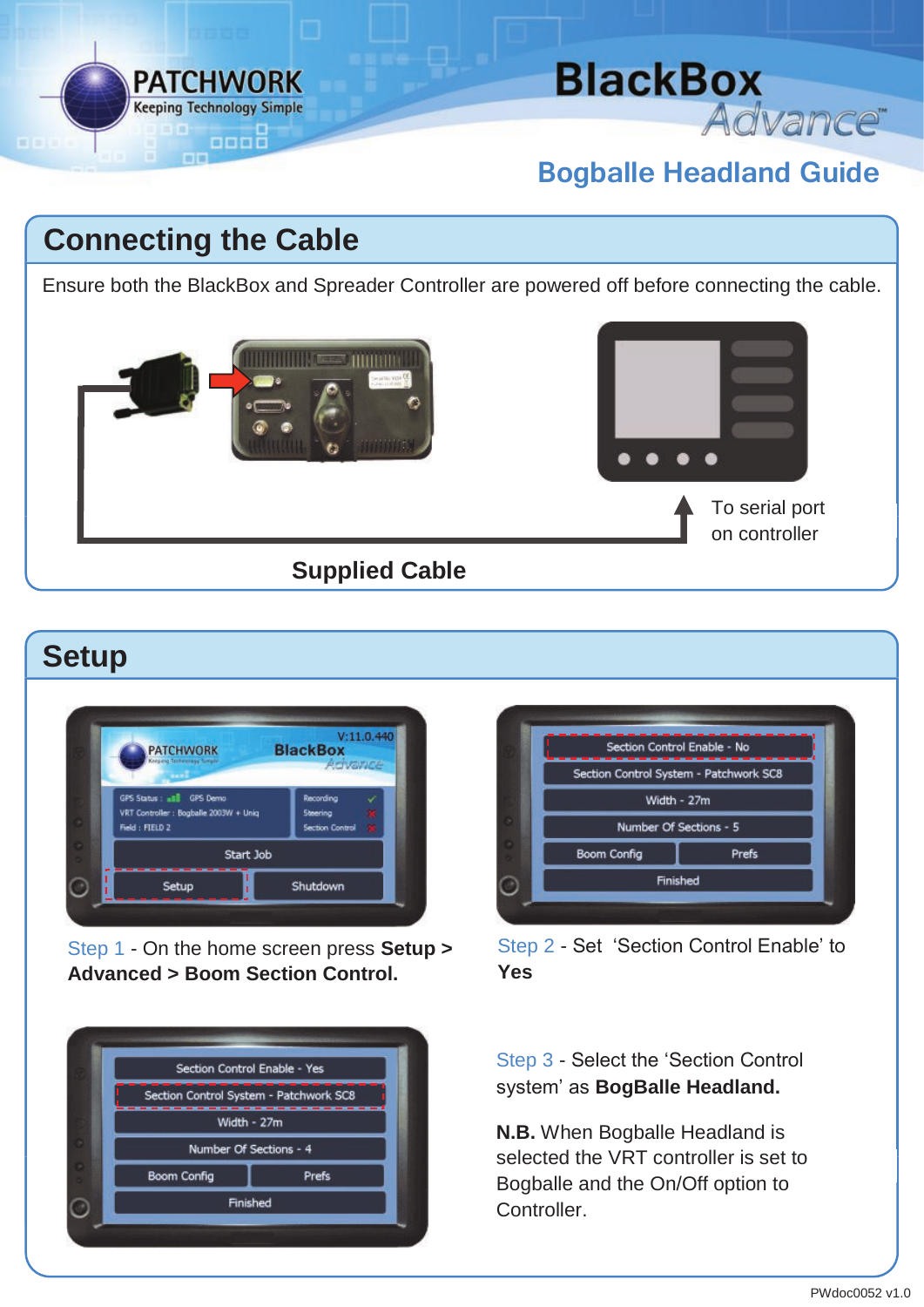## **Setup**



Step 4 - Set the required working width.



Step 6 - Press **GPS Options > Antenna OffSet.**



Step 8 - Press **VRT Options > VRT Test**, then power up the spreader controller and put the spreader into full working mode (It is advised that the test is done with no product in the spreader).



Step 5 - Press **Prefs > Percentage Overlap,** set the overlap to '50%' and when complete press **Finished x3.**



Step 7 - Ensure that **A** and **B** are both set to '0m' and press **Finished x2.**



Step 9 - When ready press **Test**, then check that the rates are changing on the BlackBox and Controller (may not be in sync due to delay). If unsuccessful, power down both units, check all connections and repeat the test .

If successful press **Finished** x3.

**Important!! - Before beginning work check that the system is shutting the spreader off and on in the correct location.**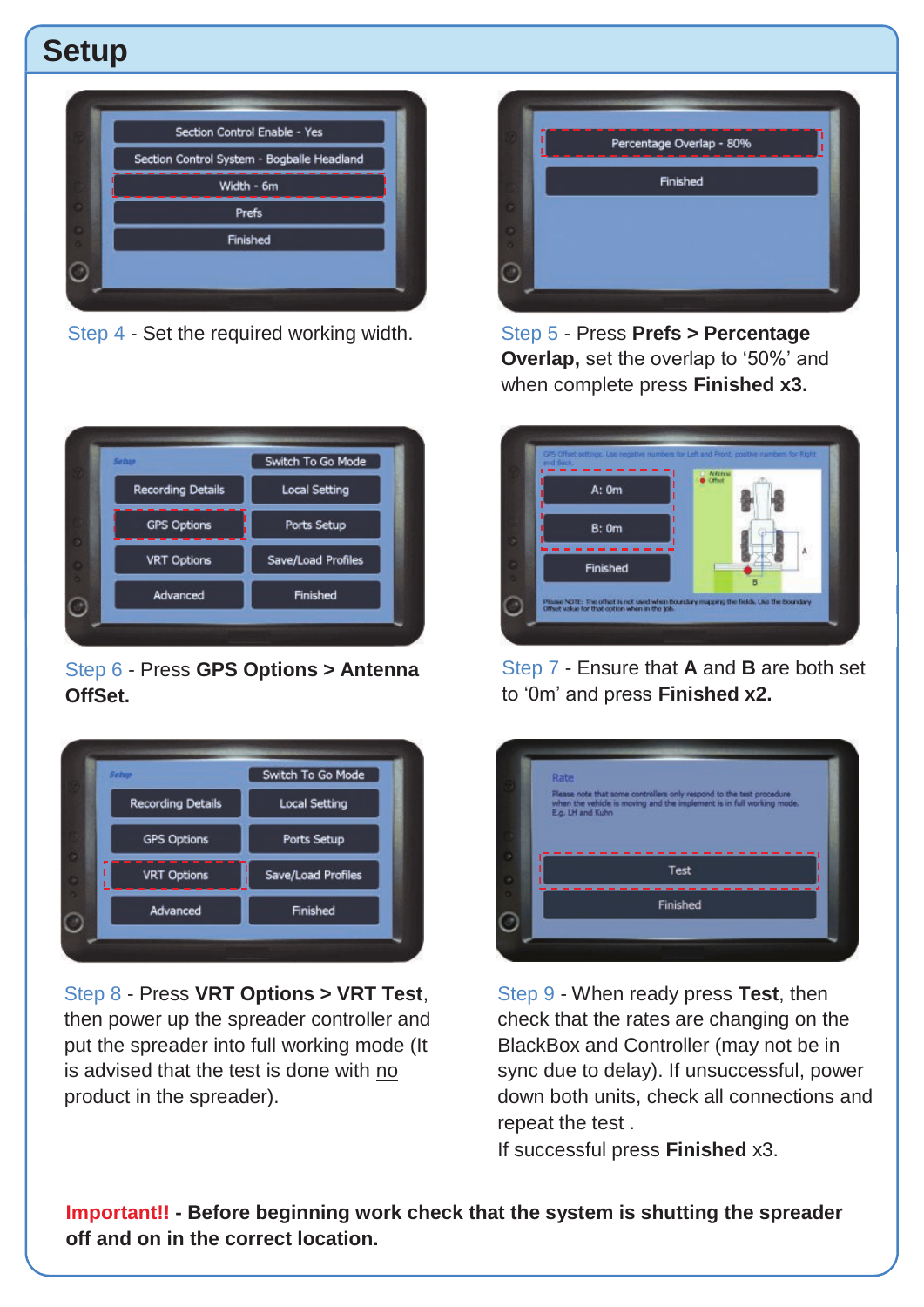#### **Important**

**It is vital that the Bogballe Headland feature is checked in the field to ensure that it is shutting off at the correct times when entering and leaving the worked area. In most cases this is a two person check, one to operate the equipment and the other to observe when the equipment is shutting off.** 

**Please Note - There is a few seconds delay between the sections going off on the BlackBox and the width reduction on the Bogballe.** 

**Adjust the 'Percentage Overlap' and/or 'Antenna Offset' (Setup > GPS Options) to achieve the correct shut off placement.**



Step 1 - Press **Start Job.**



Step 2 - Select 'New Job' if using a flat rate or 'Variable Rate Plan' if using a VRA plan and VRT is unlocked.

Step 3 - Continue as per the 'Starting a Job' instructions in the Quick Start Guide or Operating instructions.



| Enter Rate<br>125 |             |   |        |
|-------------------|-------------|---|--------|
|                   | 2           | 3 | e.     |
| 4                 | 5           | 6 | OK     |
|                   | 8           | Q | Cancel |
|                   | $\mathbf 0$ |   |        |

When Starting a job with the Bogballe Headland feature enabled a disclaimer needs to be agreed to use the feature and a working/default rate can be entered.